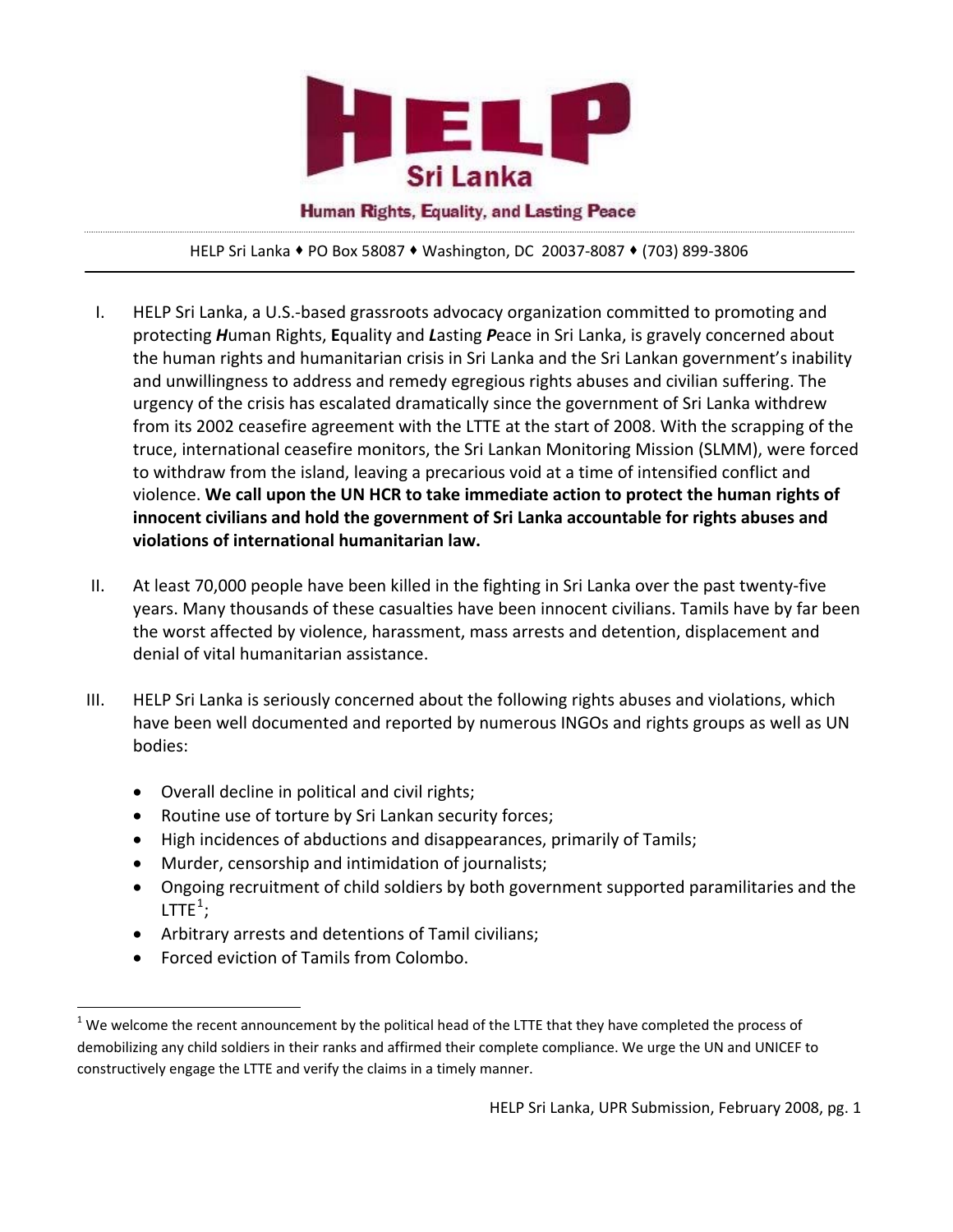

Human Rights, Equality, and Lasting Peace

HELP Sri Lanka PO Box 58087 Washington, DC 20037‐8087 (703) 899‐3806

- IV. We are especially disturbed by the underreported , inhumane practice by the Sri Lankan military of launching indiscriminate attacks and direct attacks against civilians, including the targeting of schools, hospitals, churches and places of refuge, as cited by UN bodies including the UNHCR and UN SC report on Children and Armed Conflict.
- V. No less critical is the current and growing humanitarian crisis, which predominately affects the Tamil and Tamil‐speaking Muslim communities, raising the specter of ethnic cleansing. Over 503,000 persons are internally displaced (IDP), with more than 190,000 newly displaced by upsurge in violence (UNHCR Global Appeal 2008‐2009). Dozens of aid workers have been murdered, making Sri Lanka "One of the most dangerous places" for aid workers (John Holmes, UN Under‐Secretary‐General for Humanitarian Affairs and Emergency Relief Coordinator, 6/07). Restrictions on humanitarian aid and harassment of humanitarian organizations have resulted in lack of access for civilians to lifesaving emergency assistance.
- VI. Madame Arbour and other UN officials have publically acknowledged that the existing mechanisms to monitor and abate human rights abuses have proven woefully inadequate, yet the government adamantly refuses calls by the international community and the UN to allow for the establishment of human rights monitors under UN auspices. The Presidential Commission of Inquiry (COI) set up to investigate grave rights violations including the murder of aid workers has failed to make progress, and the government has ignored the recommendations of the International Group of Eminent Persons to correct the deficiencies of the COI. The constructive criticisms of high ranking UN officials have been rebuked by the Sri Lankan government, which labels even their most distinguished critics terrorists or terrorist sympathizers. Furthermore, the government has demonstrated an unwillingness to engage in meaningful negotiations to reach a political solution to the conflict.
- VII. Until such times as the government of Sri Lanka allows the presence of UN human rights monitors, implements an immediate ceasefire, and commits to work with international facilitators and all concerned parties to the conflict to reach a just, negotiated political solution, HELP Sri Lanka strongly urges the UN Human Rights Council to
	- **Immediately revoke Sri Lanka's voting privileges on the Council;**
	- **Urge member states not to vote for Sri Lanka to continue its membership on the HRC, nor allow Sri Lanka to hold the coveted vice‐presidency of the Council;**